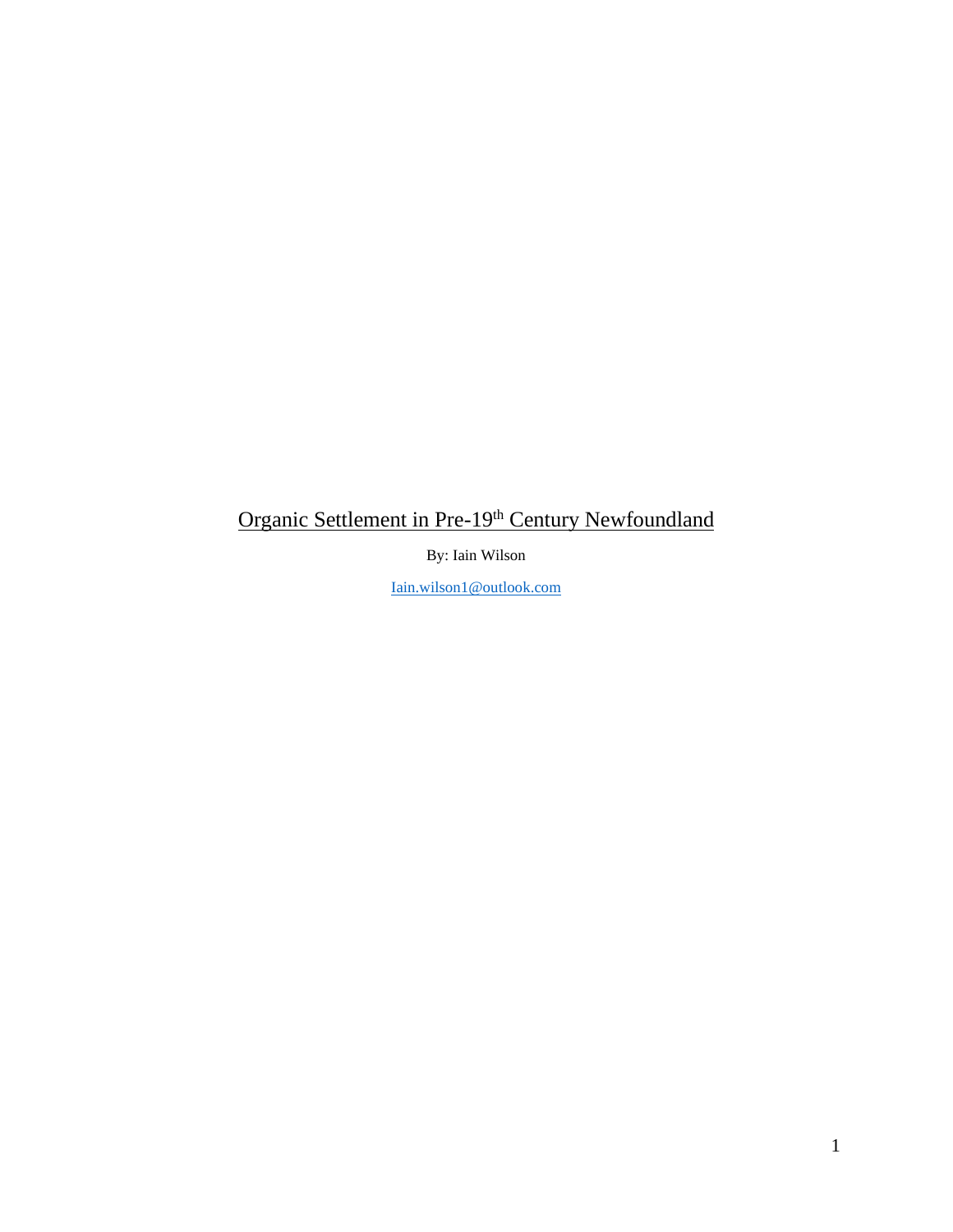On commission from the English Crown, John Cabot explored Newfoundland in 1497, and the island was formally claimed for Queen Elizabeth I by Humphrey Gilbert in 1583.<sup>1</sup> Despite this, Newfoundland remained relatively unpopulated by European settlers until the 19<sup>th</sup> century, and was only granted official colonial status by Great Britain in 1825. Until very recently, the waters surrounding Newfoundland presented one of the most potent fishing grounds for cod in the world, which brought wealth to those merchants and fishermen able to exploit it, and power to those European states able to control it. However, no group was enthusiastic about settlement of Newfoundland as a means to achieve such ends, and organized settlement schemes were rarely targeted towards the island as they were elsewhere in North America. The settlement and growth of Newfoundland's British colonial population before the 19<sup>th</sup> century was instead a mostly organic process centred around local control of the fisheries, and much more driven by the actions and reactions of local communities, rather then the limited intervention of the English state, whose attitude towards settlement was ambivalent at best.

Until very recently, Newfoundland's coastlines and the surrounding Grand Banks presented one of the most potent fishing grounds in the world. In 1578, Anthony Parkhurst estimated that a total of 350 ships from several European nations exploited the resource, importing as much as 75 000 tonnes annually, and later estimates put the total amount at as much as 200 000 tonnes. <sup>2</sup> This resource was particularly valuable in European markets, owing to the Christian tradition of eating fish on Fridays.<sup>3</sup> Thus, merchants and fishermen from England's West Country, already possessing the infrastructure and naval experience necessary to outfit large fishing expeditions, profited enormously from English claims to Newfoundland. From the

<sup>1</sup> Ryan Shannon. *History of Newfoundland in the North Atlantic to 1818* (St John's: Flanke Press Limited, 2012), p. 6.

<sup>2</sup> Peter E. Pope. *Fish into Wine: The Newfoundland Plantation in the Seventeenth Century* (Chapel Hill: University of North Carolina Press, 2004), p. 20.

<sup>3</sup> Shannon, *North Atlantic to 1818*, p. 9.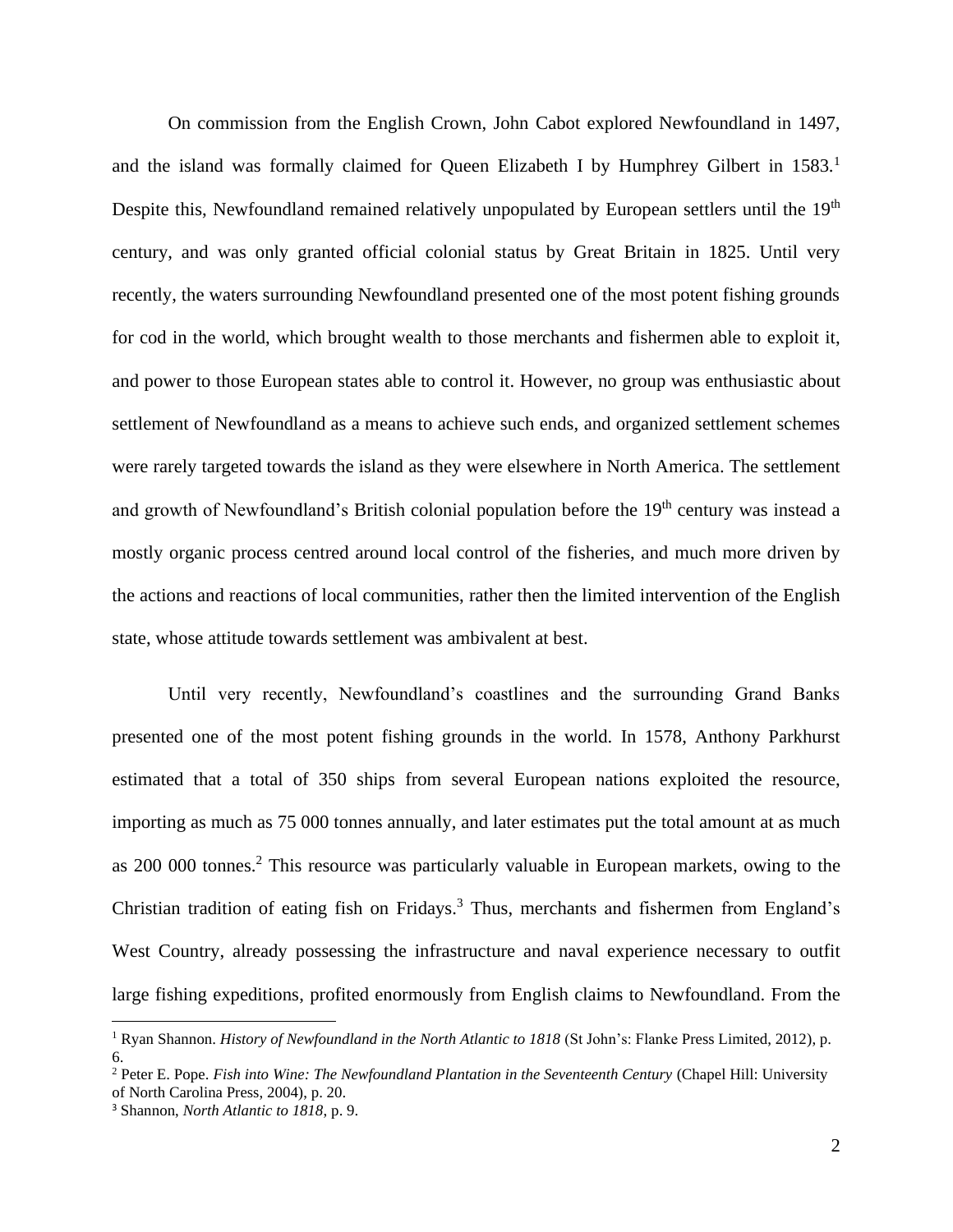16<sup>th</sup> century onwards, merchants based in coastal towns such as Bristol and Poole sponsored annual fishing expeditions in the waters off Newfoundland. These expeditions were crewed by young to middle-aged seasonal labourers, drawn from West Country, who possessed long familial histories as seamen.<sup>4</sup> Ships set out from England in the spring, and returned by the end of summer before ice flows cut off Newfoundland's coastline from access. The crews established storehouses on the island's shore for the salting of fish, and control over desirable coastal strips sometime became the focus of violence between crews working for different merchants or for different nations.<sup>5</sup> English fishermen and merchants frequently competed with their Portuguese, Dutch, New Englander, and French counterparts, the last of which were supported by the French state, which held a competing claim to the island until 1713, and still possesses the islands of St. Pierre and Miquelon today.<sup>6</sup>

From the outset, support of this model of seasonal fishing expeditions presented a military advantage to the English state. Beginning in the  $16<sup>th</sup>$  century, English military doctrine asserted that a strong naval presence could adequately defend the home islands in place of a standing army, while also controlling trade routes and colonies which were crucial to mercantilist competition.<sup>7</sup> For England, the annual fishing expeditions to Newfoundland provided an opportunity to train unseasoned men for naval life, forming what was repeatedly referred to as a 'nursery for seamen.' After 1649, England began providing naval escorts to the expeditions in an effort to assert its military strength in the region and provide experience to its crews.<sup>8</sup> This training was so important that in 1675, the Crown mandated that "Every fifth man carried out be

<sup>4</sup> Pope, *Fish into Wine*, p. 233.

<sup>5</sup> Keith Matthews, *Lectures on the History of Newfoundland, 1500-1830* (St John's: Breakwater Books, 1988), p. 8. <sup>6</sup> Olaf U. Janzen, *War and Trade in Eighteenth-Century Newfoundland* (St John's: International Maritime Economic History Association, 2013), p. 17.

<sup>7</sup> Ibid., p. 18.

<sup>8</sup> Ibid., p. 35.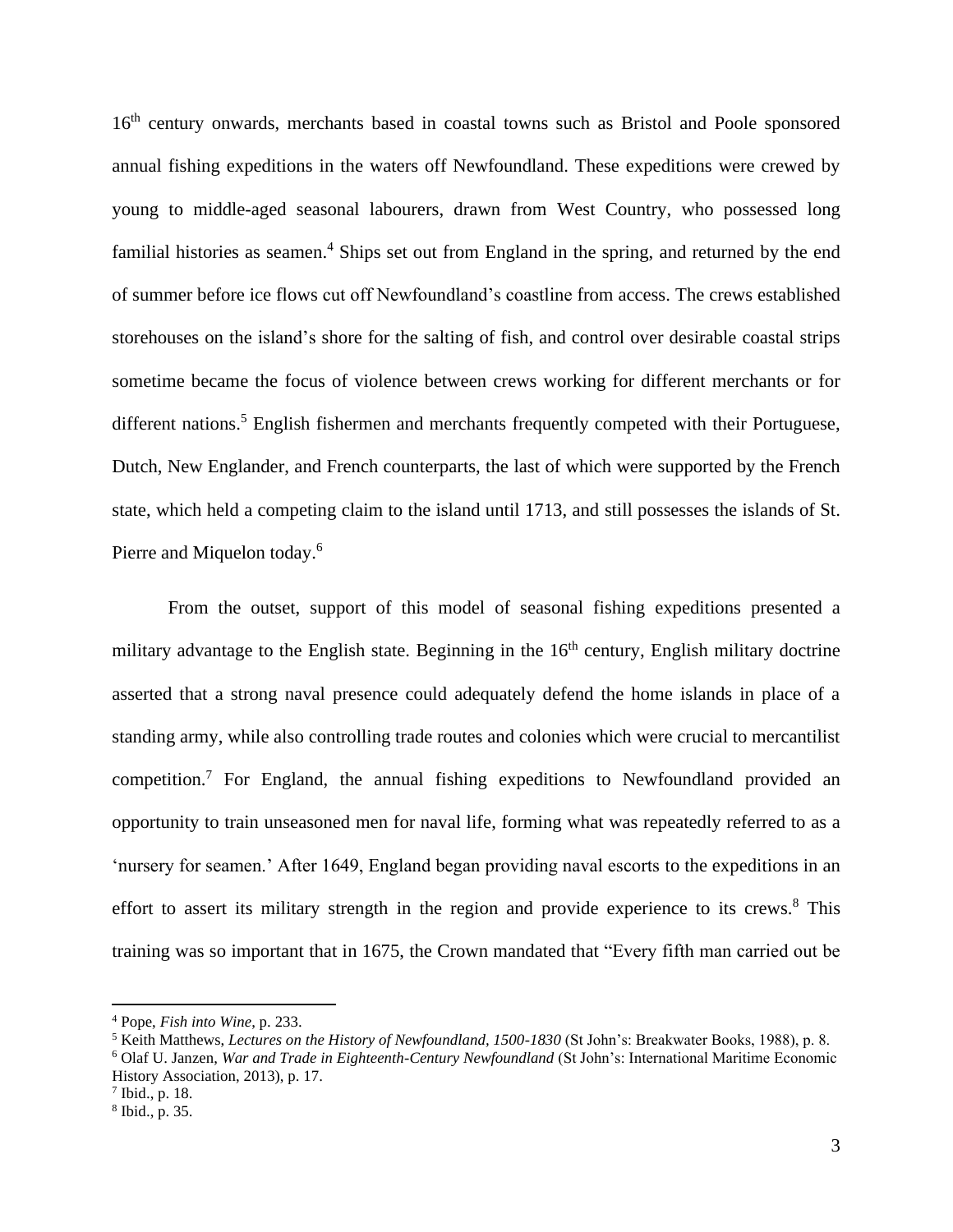a green man, not a seaman," to ensure the training of able seamen for England's navy. As will be explained shortly, this support for the migratory fisheries precluded support for settlement.

In conjunction with the expansion of the system of seasonal expeditions, several private attempts at formal colonization of Newfoundland occurred at the beginning of the 17<sup>th</sup> century. These included the Newfoundland Company's settlement at Cupid's Cove in 1610, Sir William Vaughan's settlement of New Cambriol in 1617, and Sir George Calvert's settlement of Ferryland in 1621, each located along the eastern Avalon Peninsula.<sup>10</sup> As it quickly became clear that Newfoundland lacked major resources beyond the fisheries, these settlements were founded to compete with the seasonal expeditions by establishing a local presence near the fishing grounds. However, nearly every early plantation failed to generate enough revenue to both sustain themselves and satisfy their investors. Newfoundland's subarctic climate and poor soils prevented even subsistence agriculture, and any other attempts at industry, such as timber or fur trapping, were marginal and mainly confined to support of the fisheries. Thus, the plantations became dependent on expensive annual shipments of supplies from their backers in England, and often could not survive a bad season.<sup>11</sup> Moreover, these small, static settlements were easy targets for pirates, as exemplified by Peter Easton's harassment of Cupid's Cove in 1613, or by West Coast fishermen, who resented the competition of their landed counterparts and would occasionally the plantations' storehouses.<sup>12</sup> Nonetheless, despite the financial failures of these plantations, their inhabitants remained (often stranded due to the high costs of a return trip to England) and fractured into smaller communities which remained deeply embedded in the

<sup>9</sup> John P. Greene, *Between Damnation and Starvation: Priests and Merchants in Newfoundland Politics, 1745-1855* (Montreal: McGill-Queen's University Press, 1999), p. 19.

<sup>10</sup> Pope, *Fish into Wine*, pp. 50-52.

<sup>11</sup> Gillian T Cell, "The Cupids Cove Settlement: A Case Study of the Problems of Colonisation," In *Early European Settlement and Exploration in Atlantic Canada*, edited by G. M. Story (St John's: Memorial University Press, 1982), pp. 110-111.

<sup>12</sup> Pope, *Fish into Wine*, pgs. 50, 65.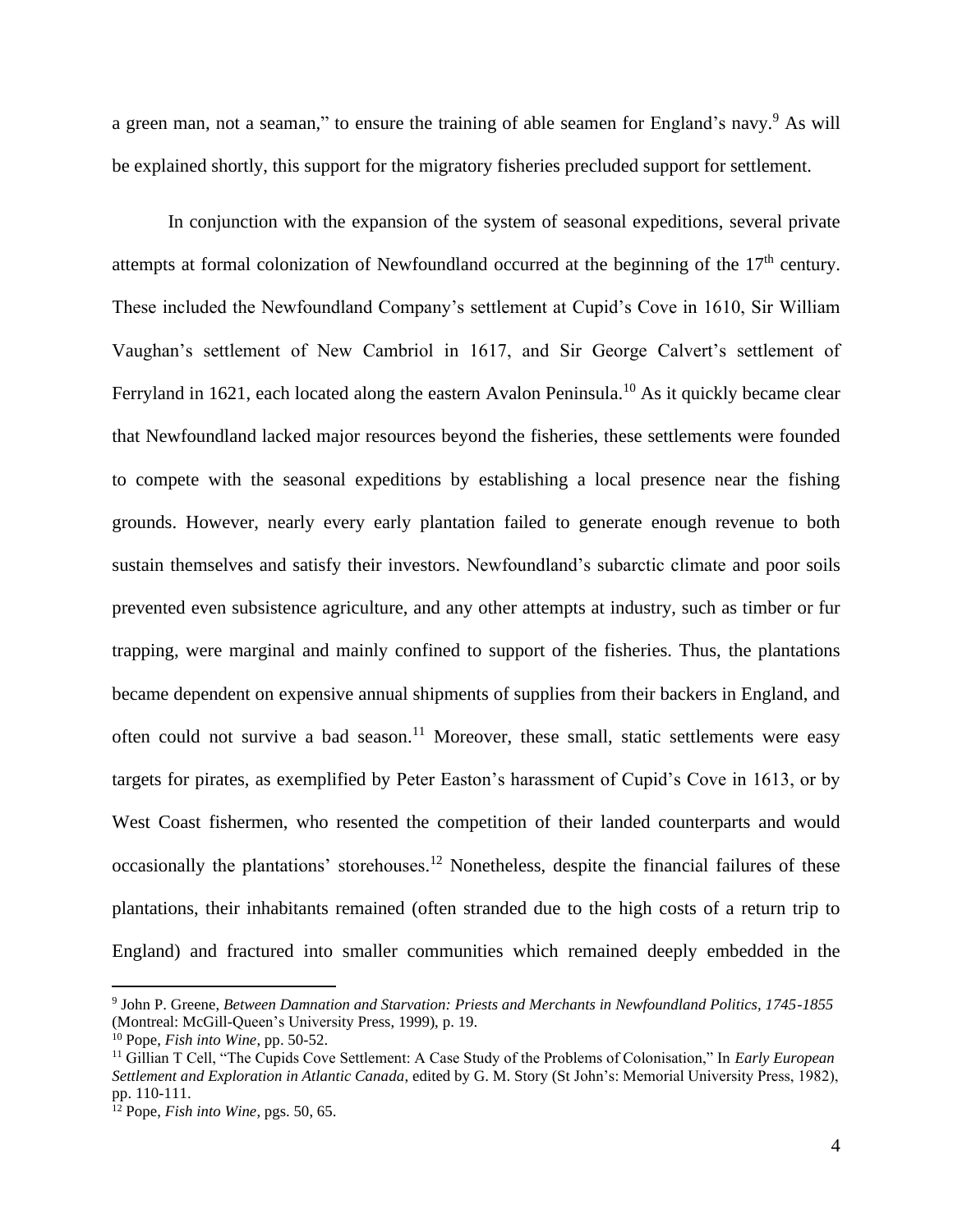fisheries. The example of these plantations demonstrated the difficulty and vulnerability of settled life on the island of Newfoundland, and dampened enthusiasm for colonization, especially with the more viable option of seasonal expeditions.

Owing to the failures of these settlements, the English state did not actively encourage settlement in Newfoundland. The general belief, lobbied by the West Coast merchants who dominated the trade, presented Newfoundland as a "Great English Ship moored near the Banks during the Fishing Season, for the convenience of the English Fishermen."<sup>13</sup> Furthermore, English commanders raised concerns that settlement on the island posed a threat to the 'nursery of seamen,' as seen in John Collins' comments in 1680, when he complained of "1000 of our own men that stay'd there on shore in 1665 to avoid the service against the Dutch."<sup>14</sup> The government attempted to address desertion in multiple instances, such as with the Act of William II in 1699, specifically mandating the return of trained seamen to the home country after annual fishing expeditions, "in support of the nursery for seamen."<sup>15</sup> However, as Newfoundland lacked government institutions to locate and arrest deserters, the island's reputation as a possible refuge for those avoiding naval service grew, attracting further settlers to the island, all of whom possessed experience at sea and most of whom held experience in the fisheries, thereby contributing to the growth of the local fisheries.

The most dramatic example of the English government's attempts to curb settlement of Newfoundland came from the Committee for Trade and Plantations, which in 1676 ordered that all settlements on the island be vacated.<sup>16</sup> However, this order was never successfully carried out,

<sup>13</sup> Janzen, *War and Trade*, p. 35.

<sup>14</sup> Pope, *Fish into Wine*, p. 63.

<sup>15</sup> Gordon W. Handcock, *Soe longe as there comes noe women: Origins of English Settlement in Newfoundland* (St John's: Breakwater Books, 1989), p. 85.

<sup>16</sup> Pope, *Fish into Wine*, p. 66.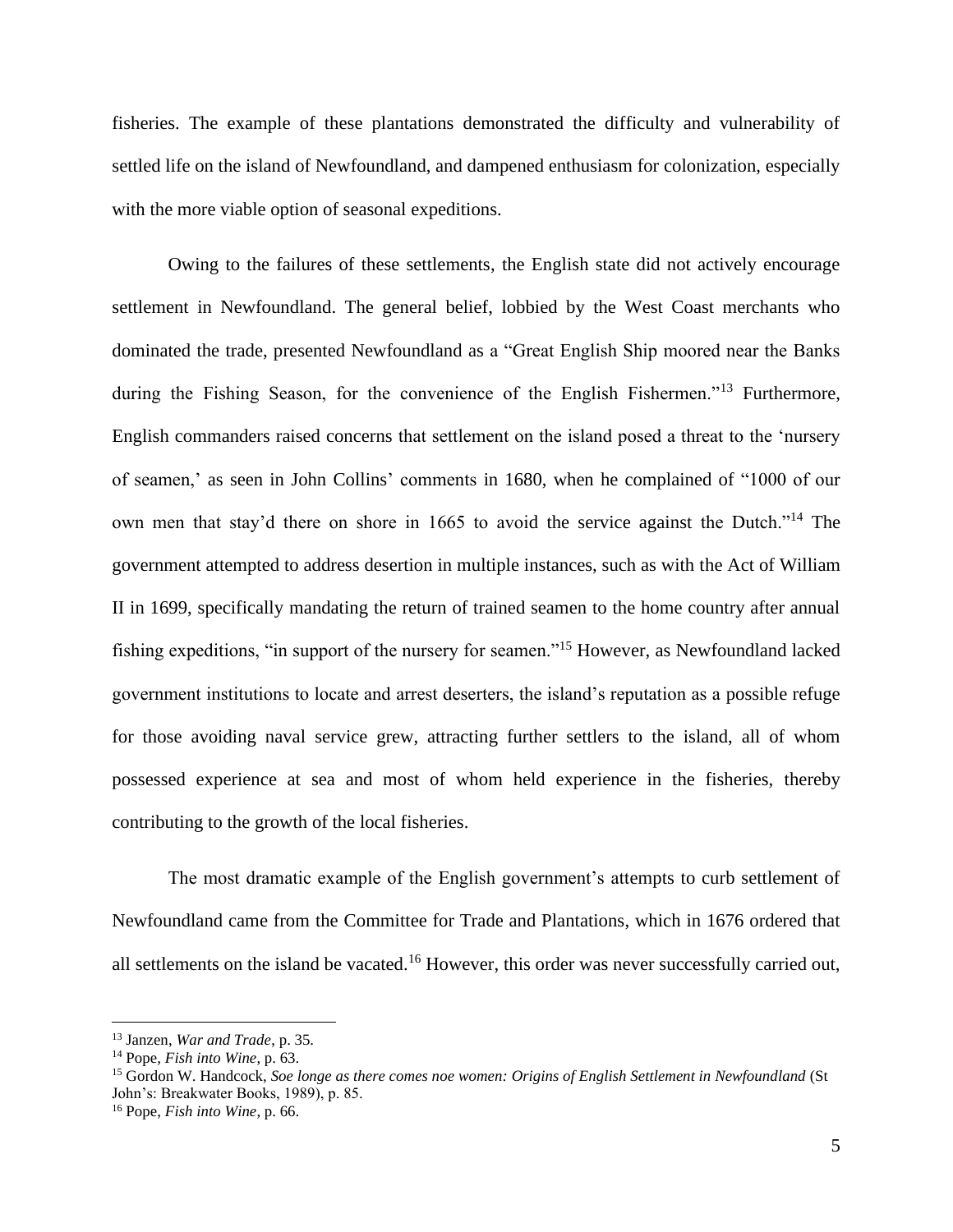owing in part to the lobbying of Sir John Berry, the naval commodore ordered to oversee the operation. Berry argued that, contrary to the assertions of West Country merchants, the residents of Newfoundland were not detrimental to the fisheries nor the English economy, as they remained deeply reliant on the English economy for supplies, but instead were detrimental only to the profits of English merchants. He further argued that should the English residents of the island be evicted, nearby French settlements located in Placentia Bay might spread to occupy the entire island, threatening English fishing capabilities.<sup>17</sup> The French had certainly signalled their desire to do so, offering three years of supplies to any English settler who would desert to the colonies in Placentia Bay.<sup>18</sup> Conflicted between their desire to prevent desertion and their desire to defend their claim to Newfoundland and its fisheries from the French, and furthermore facing pressure from the merchant class, the British Crown ultimately took an ambivalent stance towards settlement, neither encouraging nor banning it. Thus, in place of any significant government support, settlement of the island would instead take place gradually, independently, and slowly. In 1675, the permanent population of Newfoundland was a mere 1 490, and by 1700 had only risen to 3 773, albeit with a much larger seasonal population during the summer months.<sup>19</sup>

This gradual settlement occurred in several ways. After filling their hulls by the end of the summer, captains of fishing ships would usually leave behind some of their crew over the winter season to protect and maintain inshore storehouses for the following season.<sup>20</sup> This was to protect the contents of the storehouses from either other crews, roaming pirates, or local Indigenous communities. Additionally, maintaining these storehouses staked out the strip of land

<sup>17</sup> Ibid., pp. 67-68.

<sup>18</sup> Ibid., p. 67.

<sup>19</sup> Greene, *Damnation*, p. 21.

<sup>20</sup> Ibid., p. 20.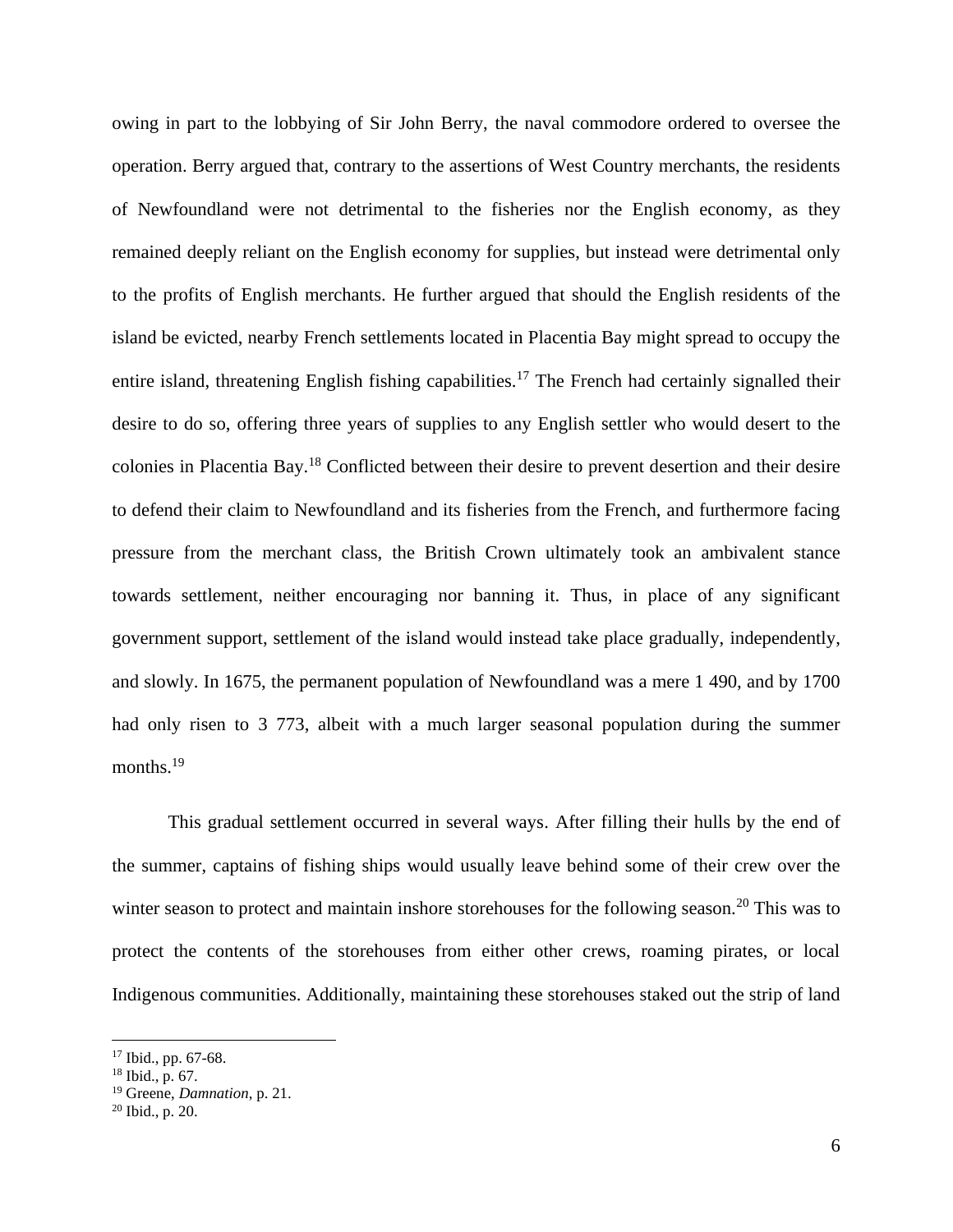to be used by the crew the next season. Additionally, ships departing from Europe held significantly more space for men and supplies than they did returning, and more crewmen were generally needed to perform the summer labour than were needed to crew the ship on its return voyage.<sup>21</sup> Other times crewmen might have been punitively marooned, or might have intentionally deserted in order to avoid continued service.

These processes by no means provided a significant flow of migrants, as labourers often returned to Europe the following season, but over time more temporary residents coalesced or were absorbed into the pre-existing communities of the island, particularly through into the onset of the 18<sup>th</sup> century. During the harsh winters of Newfoundland's subarctic climate, these migrant labourers were attracted to the relative comforts of the local communities, and sometimes developed attachments, which fixed them to the island the following season. Some labourers found employment in local communities and became integrated into the local fisheries, rather than the seasonal fisheries. In other cases, wintering labourers would spend all their wages and become indebted to local businessmen, preventing them from paying for the return trip to Europe. Cases such as these caused Governor Hugh Palliser in 1764 to complain of the residents that "they (a very few excepted) have no employment during the winter, but live a most Savage, Detestable, wick'd Life, spending their time in Idleness, Debaucheries and Excesses, and running in Debt on their next years wages."<sup>22</sup> Newfoundland's lawlessness and 'debauchery' offered a further attraction for life on the island, as the lack of government, church, or familial oversight created an atmosphere of enjoyment for seamen. In 1726, the town of St John's held 46 taverns for a population of 1 500, and by 1775 the town of St John's alone was importing 250 000

<sup>21</sup> Pope, *Fish into Wine*, p. 77.

<sup>22</sup> Handcock, *Soe longe as there comes noe women*, p. 87.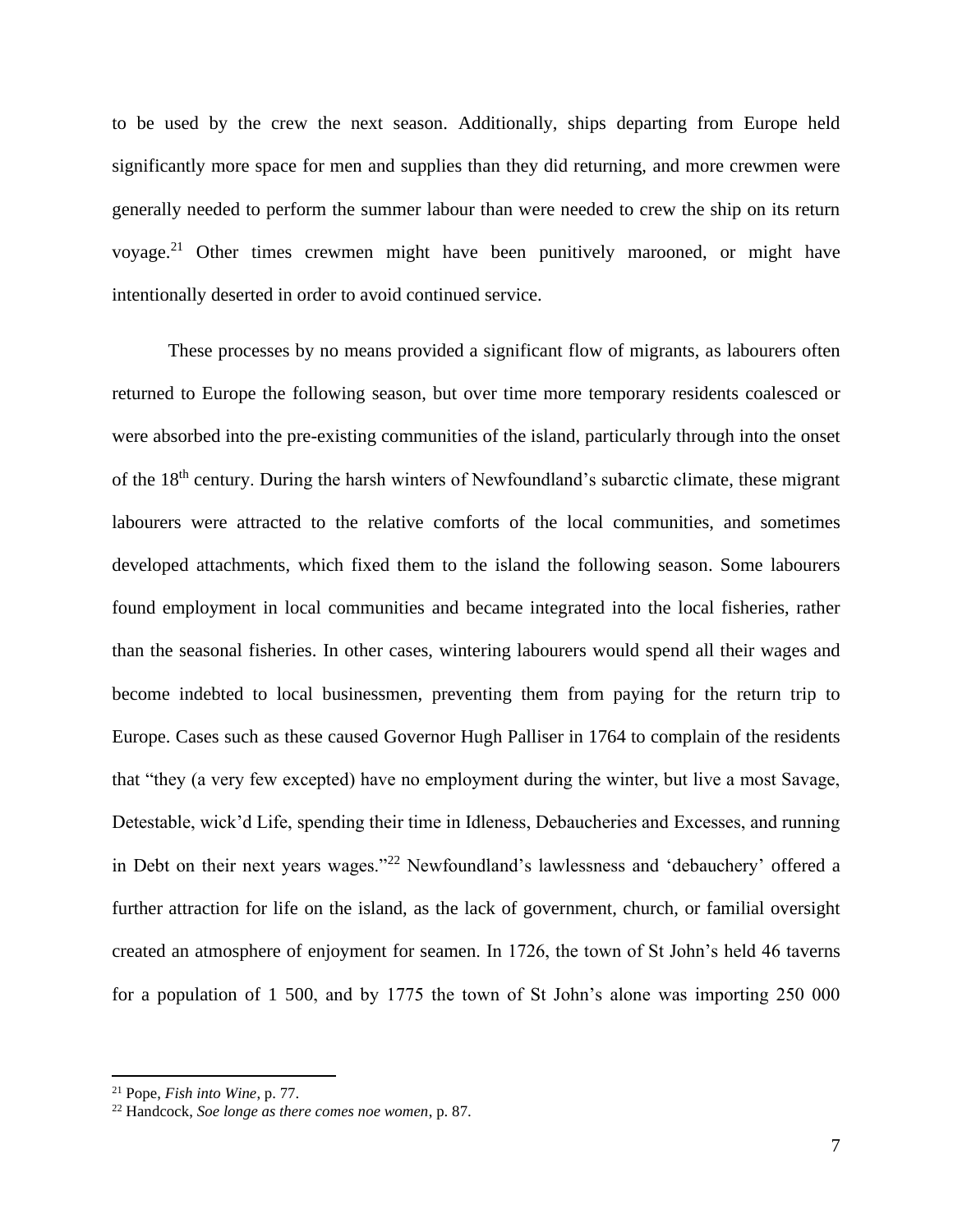gallons of rum annually.<sup>23</sup> However, as the population of Newfoundland grew, and its communities began to resemble more of a settled colony than a seasonal camp for crewmen and labourers, several actors sought to assert control and order over the island's chaotic population.

Anglican ministers embedded in local communities frequently complained of the lawlessness and sin they observed, but possessed a relatively weak presence on the island at first, which prevented them from policing these behaviours effectively. Anglican ministers first appeared in Newfoundland in 1627 but were only able to establish a significant presence after 1698.<sup>24</sup> These ministers had difficulty raising donations, as "conditions within such areas discouraged the financial support of institutions which did not directly promote economic exploitation," and were further hobbled by the dispersed population of the island.<sup>25</sup> Nonetheless, as the population grew, Anglican ministers asserted more influence over the structure and morality of communities, slowly making the colony attractive to permanent, rather than seasonal, migrants.

Another challenge to this lawlessness came from St John's, which even by the mid  $17<sup>th</sup>$ century had emerged as the largest centre of settlement on the island, becoming a focal point for local commerce through which much of the local fishery operated. In 1724, several merchants formed a quasi-governmental "association or Community for the preservation of peace," inspired by John Locke, which set about enforcing laws and executing punishments in the surrounding area.<sup>26</sup> The British government, fearing movements towards independence, quickly put a stop to

<sup>23</sup> Greene, *Damnation*, p. 13.

 $24$  Ibid., p. 11.

 $25$  Ibid., p. 12.

<sup>26</sup> Matthews, *Lectures on the History*, p. 100.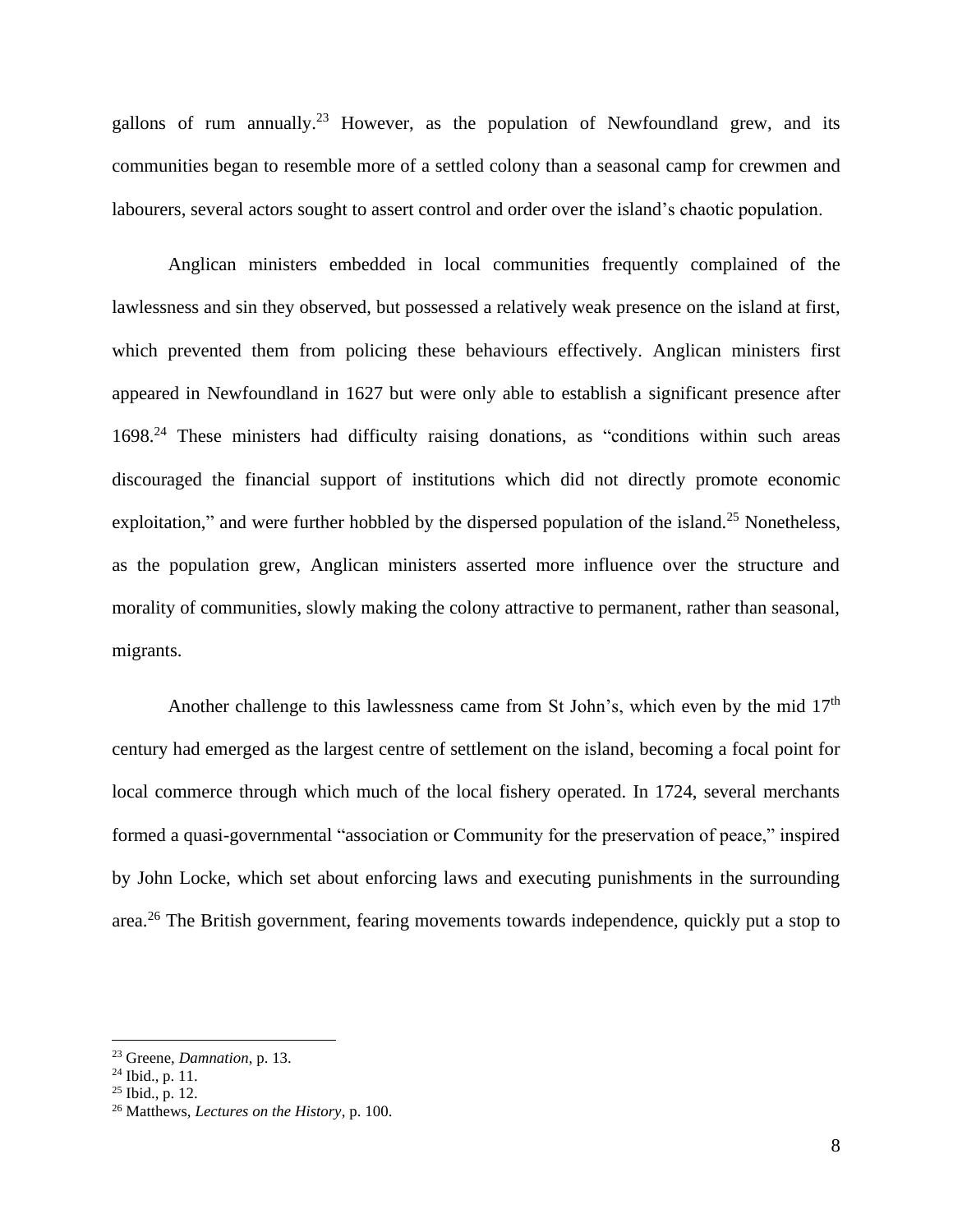the organization and introduced government institutions in  $1729<sup>27</sup>$  Aside from this, governance and law were largely the realm of the military and commercial admirals and captains active in the area, who were increasingly influenced by local merchants as the  $18<sup>th</sup>$  century progressed.<sup>28</sup> While it would take until 1832 for Newfoundland to be granted a colonial assembly, early attempts to assert order and structure to the island came almost entirely from the local population, which spurred government action in response.

Natural growth through marriage and birth developed slowly, owing mostly to a persistent gender imbalance, but exerted a stabilizing influence over time. Many labourers chose to remain on the island due to the relationships they developed with the island's population through marriage, especially over the winter months, leading one colonist, Richard Routh, to comment in 1786 that most new residents of Newfoundland chose to stay "on account of the Connection they form in marriage."<sup>29</sup> Newfoundland's female to male ratio was consistently small, even into the late  $18<sup>th</sup>$  century, with females representing 12% of the population in 1677, 16% by 1780, 28% by 1805, and 33% by 1830.<sup>30</sup> While the employees of the migratory fisheries had been almost exclusively male, many women had arrived with the earliest plantations, providing some opportunity for natural demographic growth, some came later in the 18<sup>th</sup> century, attracted by employment in the increasingly prominent local fisheries and still others came as wives, daughters, or domestic servants of the growing political and commercial administration.<sup>31</sup>

One of the key factors for growth in the colony, beginning in the  $18<sup>th</sup>$  century, was the influx of Irish migrants to the island. Up to the 1720s, British participation in Newfoundland's

<sup>27</sup> Jerry Bannister, *The Rule of the Admirals: Law, Custom, and Naval Government in Newfoundland, 1699-1832* (Toronto: University of Toronto Press, 2003), p. 66.

<sup>28</sup> Ibid., 281.

<sup>29</sup> Handcock, *Soe longe as there comes noe women*, p. 87.

<sup>30</sup> Ibid., p. 92.

<sup>31</sup> Ibid., p. 95.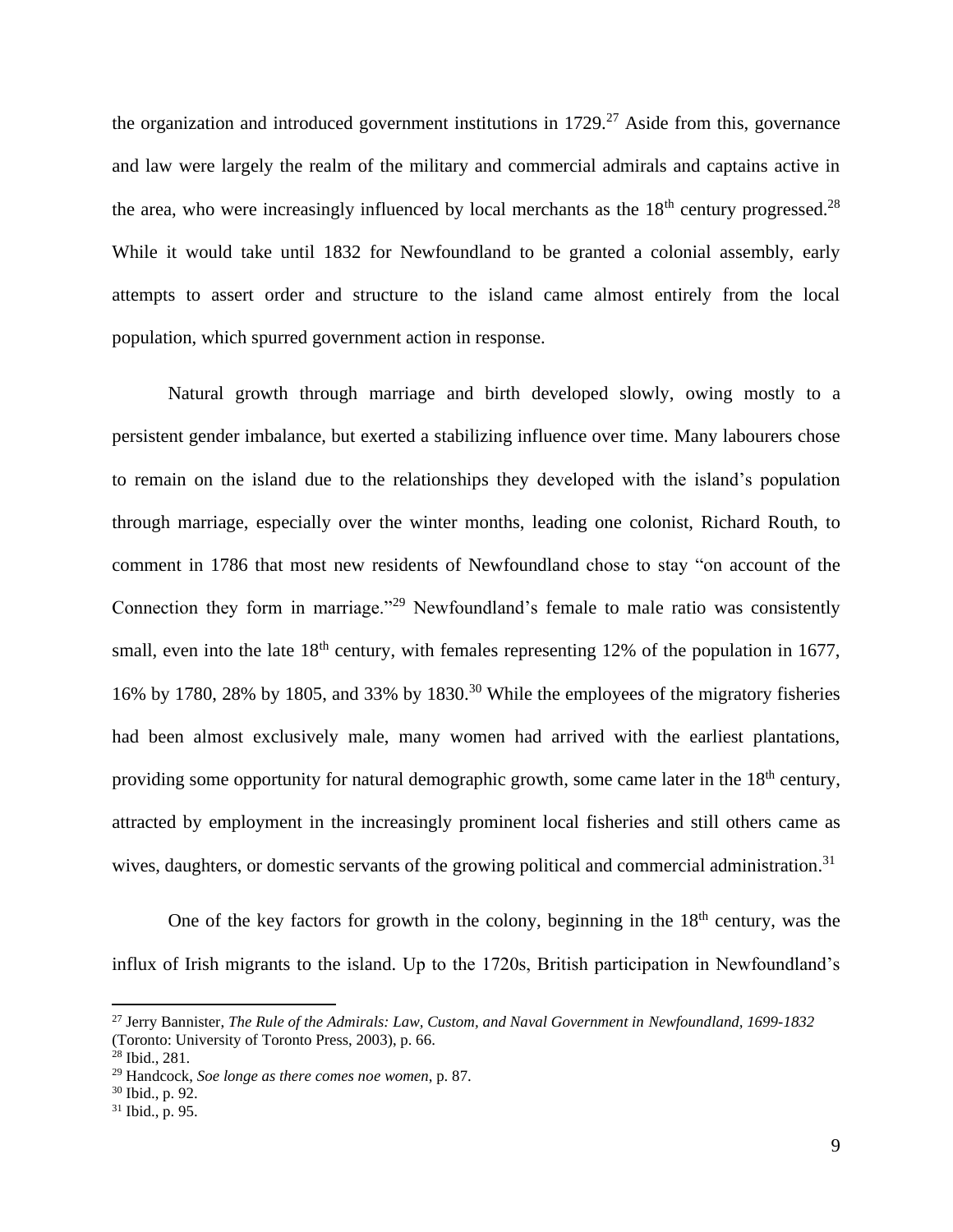fisheries had largely been confined to West Country merchants and labourers, whereas after this point, ship captains increasingly drew on Southern Irish labour pools from ports such as Waterford, Cork, and Youghal, especially after the 1760s.<sup>32</sup> Irish migration differed from previous English migration in several ways. Firstly, Catholicism was much more successful in spreading to the island than Anglicanism had been, as Catholic bishops could act more independently. The oversight of these bishops created much more stability in the transient labourer communities than the Anglicans had been able to achieve at first.<sup>33</sup> Another important distinction was the large number of Irish women and families who migrated to Newfoundland along with their husbands or fathers working in the fisheries, attracted by the growing local opportunity. This closer demographic balance contributed to a much healthier population growth within the Irish community in Newfoundland, which formed a substantial portion of the island's population by the mid-19<sup>th</sup> century.<sup>34</sup>

It is worth observing that the relationship between European newcomers to Newfoundland and the Indigenous inhabitants of the island was extremely poor, owing largely to the aggression of the former, which provided a continuous deterrent to European settlement. As opposed to elsewhere in British North America, where Indigenous peoples were valued either as trade or military allies, the Beothuk and Mi'kmaq were considered only as a hindrance to the British fisheries by European settlers. Neither group practiced fishing on the scale that Europeans did, and all other trade goods, of which there were few, were subsidiary to the fishing economies of the island. Furthermore, these Indigenous groups understood ownership to be dependent on active use, rather than the abstract European understanding of property. This led many

<sup>32</sup> Philip A. Buckner, and John G. Reid, *The Atlantic Region to Confederation: A History*, (Toronto: University of Toronto Press, 1994), pp. 108-109.

<sup>33</sup> Greene, *Damnation*, p. 7.

<sup>34</sup> Handcock, *Soe longe as there comes noe women*, p. 90.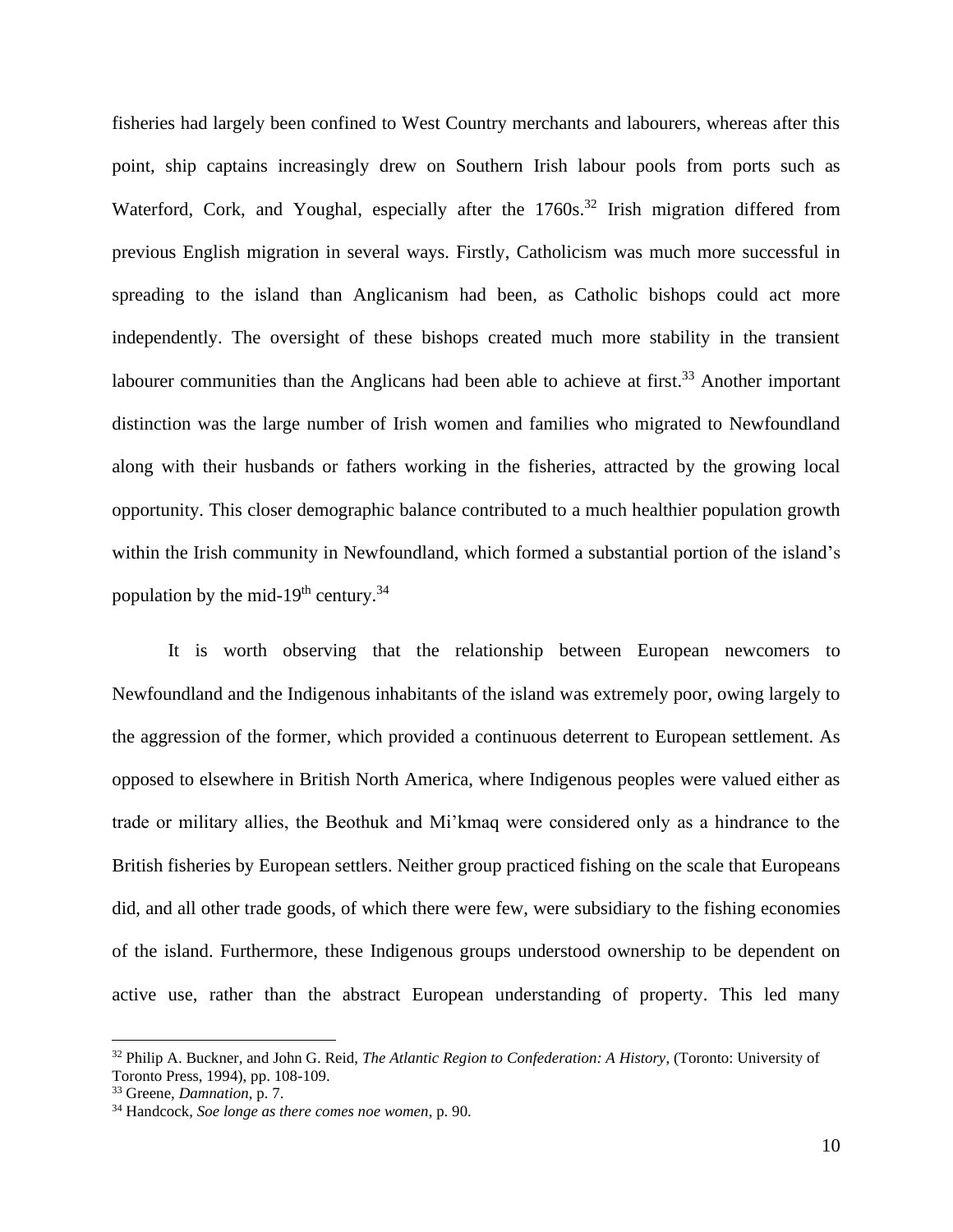Indigenous communities to loot unguarded storerooms or harbours. As one resident testified, "They frequently come in the night into harbours to pilfer what they can get, to supply their necessities."<sup>35</sup> The theft of iron tools and supplies caused friction and resentment between Indigenous and newcomer communities, causing several instances of violence – including looting, kidnapping, and murder – directed towards the Indigenous, and particularly Beothuk, population. <sup>36</sup> Meanwhile, elsewhere in North America, the French were more successful in securing relationships with Indigenous peoples, and used their alliance with the Mi'kmaq to threaten British settlements on the island, furthering the resentment.<sup>37</sup> Over the course of the  $18<sup>th</sup>$ century, the Beothuk population dwindled as a result of settler hostility and disease, with the last known Beothuk, Shanawdithit, succumbing to tuberculosis in 1829. Thus, settlers and settled communities involved in the fisheries unfortunately understood the Indigenous peoples as a threat to settlement, and correspondingly took independent action to remove them and create a homogeneously European space, oriented almost entirely around the fisheries.

A final but key factor in both the demographic growth of the colony as well as its increasing control over the fisheries was European warfare. Unfortunately, while the British government was enthusiastic about extending its protection over migratory fishing expeditions, it was less active in protecting the settled population, with the Committee of the Privy Council remarking in 1675: "Tis' needless to have any such defense against Foreigners, the Coast being defended in the winter by Ice, and in the summer by your Majesties Subjects, for that place will always belong to him that is superior at Sea."<sup>38</sup>

<sup>35</sup> Thomas Thorner, ed., *A Few Acres of Snow: Documents in Pre-Confederation Canadian History* (Toronto: University of Toronto Press, 2009), p. 158.

 $36$  Ibid., p. 161.

<sup>37</sup> Ibid., p. 169.

<sup>38</sup> Janzen, *War and Trade*, p. 36.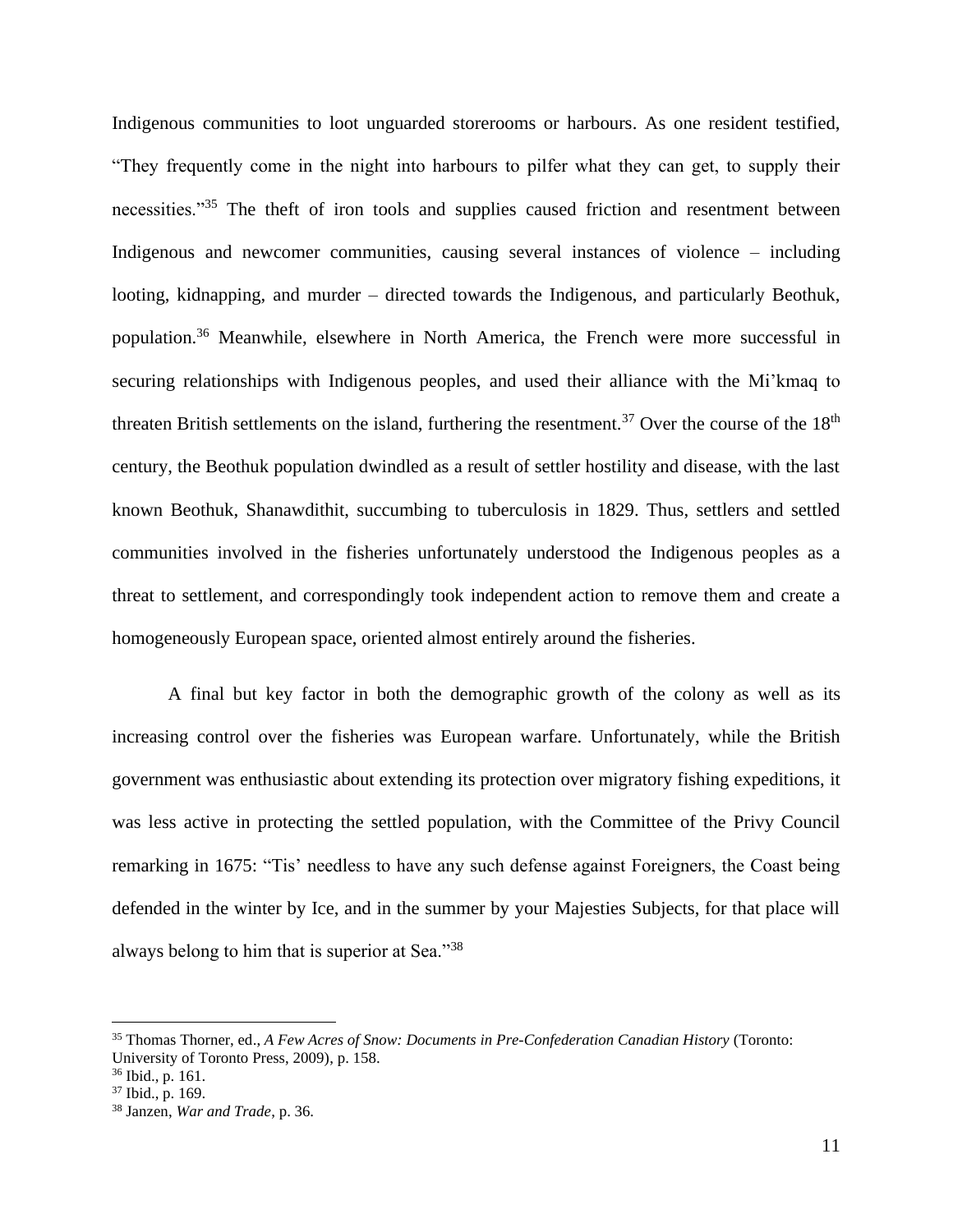When the British did intervene in settlement to secure its claim over the island, its efforts were largely ineffective. In the aftermath of the War of the Spanish Succession, the 1713 Treaty of Utrecht extinguished the French claim to Newfoundland, although many French residents and fishermen remained active well into the  $18<sup>th</sup>$  century. In 1714 and 1716, the British sponsored surveyors to explore the newly vacated areas of former French settlement, and attempted to encourage hesitant English residents of the island to relocate there to cement their new authority in the region.<sup>39</sup> However, a French presence remained, such as at the settlement of Codroy, which was only fully evacuated in 1755 as part of the greater French expulsions.<sup>40</sup> Even after the expulsion of the French, their Mi'kmaq allies clustered in the peninsula of Burin, nearby the French possessions of St Pierre and Miquelon, to maintain trade with them, making the area still undesirable for British settlement. $41$ 

Furthermore, the disruption to the fisheries of the War of the Spanish Succession, and a subsequent slump in the fishing market due to changes in fishing migrations, devastated the fisheries, both in the West Country and locally, leading one observer to comment that the island's population was "Worse off than negroes and slaves."<sup>42</sup> However, this depression forced the local populations to adapt and invent new technologies which allowed them to expand their operations beyond the coastlines of the island and into deeper waters, allowing them to control a greater share of the fisheries.<sup>43</sup>

Wars accelerated demographic growth by isolating the island. Because seasonal migrants had greater difficulty leaving the island due to the dangers and high prices of travel during

<sup>39</sup> Ibid., , p. 17.

 $40$  Ibid., p. 69.

<sup>41</sup> Ibid., p. 173.

 $42$  Ibid., p. 31.

<sup>43</sup> Handcock, *Soe longe as there comes noe women*, p. 81.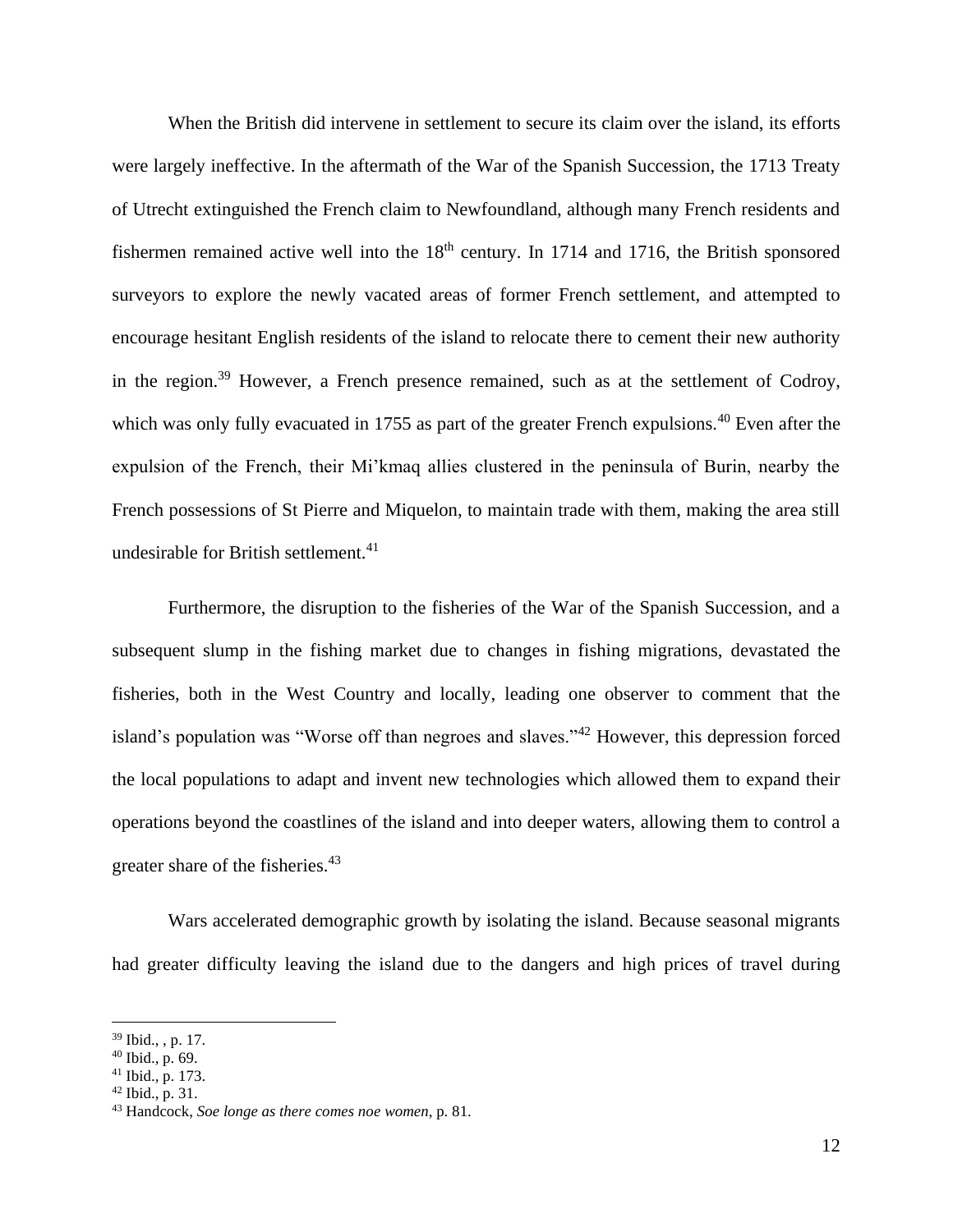wartime, they had sustained periods of time in which to establish roots on the island, whether through marriage, employment, or debt. By the end of the Seven Year's War, the island's population had swelled to 40 000, compared to a population of 4 000 decades earlier in 1702.<sup>44</sup>

Finally, the dangers of warfare cut off the traditional migratory fisheries from safely accessing the island. This created economic vacuums during which the local communities could greatly expand their control over the fisheries, and develop the internal infrastructure needed to market the industry effectively. By 1769, the fisheries were producing 600 000 pounds of cod annually, making them an appealing target for the Americans during the Revolutionary War, with raids occurring in 1778, just as the French had done under the command of Admiral Ternay in 1762. While this had a devastating effect on residential communities, it was even worse for the West Country merchants, who slowly withdrew from fishing operations by the beginning of the  $19<sup>th</sup>$  century.

By then, control of the fisheries had passed almost entirely to residential communities, and in 1805, 90% of cod production came from the island itself.<sup>45</sup> This correlated with a steady natural growth on the island over the  $18<sup>th</sup>$  century, maintaining a population of 4 000 in 1702, 16 000 in 1764, 40 000 in 1815, and 60 000 in 1827. <sup>46</sup> Once this economic and demographic success was realized, Great Britain was forced to recognize Newfoundland as a viable colony, granting it official colonial status in 1825 and an assembly in 1832.

During negotiations in 1761, Britain and France both believed that the "Newfoundland fishery was more valuable than Canada and Louisiana combined, 'as a means of wealth and

<sup>44</sup> Greene, *Damnation*, p. 21.

 $45$  Ibid.

 $46$  Ibid.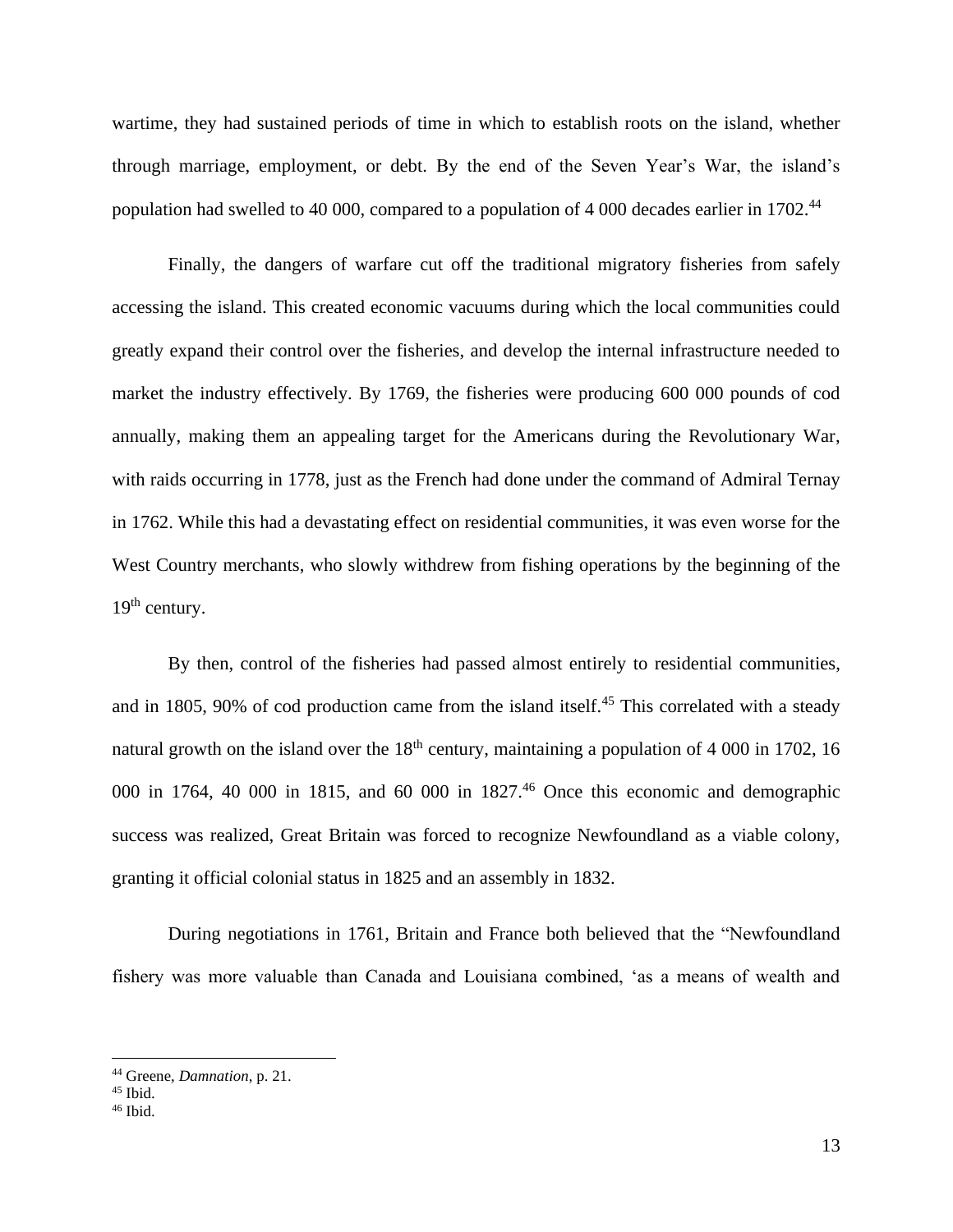power."<sup>47</sup> Despite this, Great Britain rarely took an active or effective role in the settlement of the island, instead preferring to support the seasonal migrant industry based in England's West Country. Regardless, settlement of Newfoundland did occur, albeit slowly, over the course of the  $17<sup>th</sup>$  and  $18<sup>th</sup>$  centuries, as a gradual accumulation of labourers, deserters, and other settlers who either saw Newfoundland as a refuge from the law, established connections with other settlers, were attracted to employment in the fisheries, or simply could not afford to leave. These small collections of dispersed settlers came to form established, orderly, European, attractive communities organically, and eventually asserted a monopoly over Newfoundland's fisheries, increasing their attractiveness even more. Only because of the actions of these communities, and the growth they generated, did Great Britain eventually designate Newfoundland as a fullyfledged colony in the  $19<sup>th</sup>$  century.

<sup>47</sup> Janzen, *War and Trade*, p. 18.